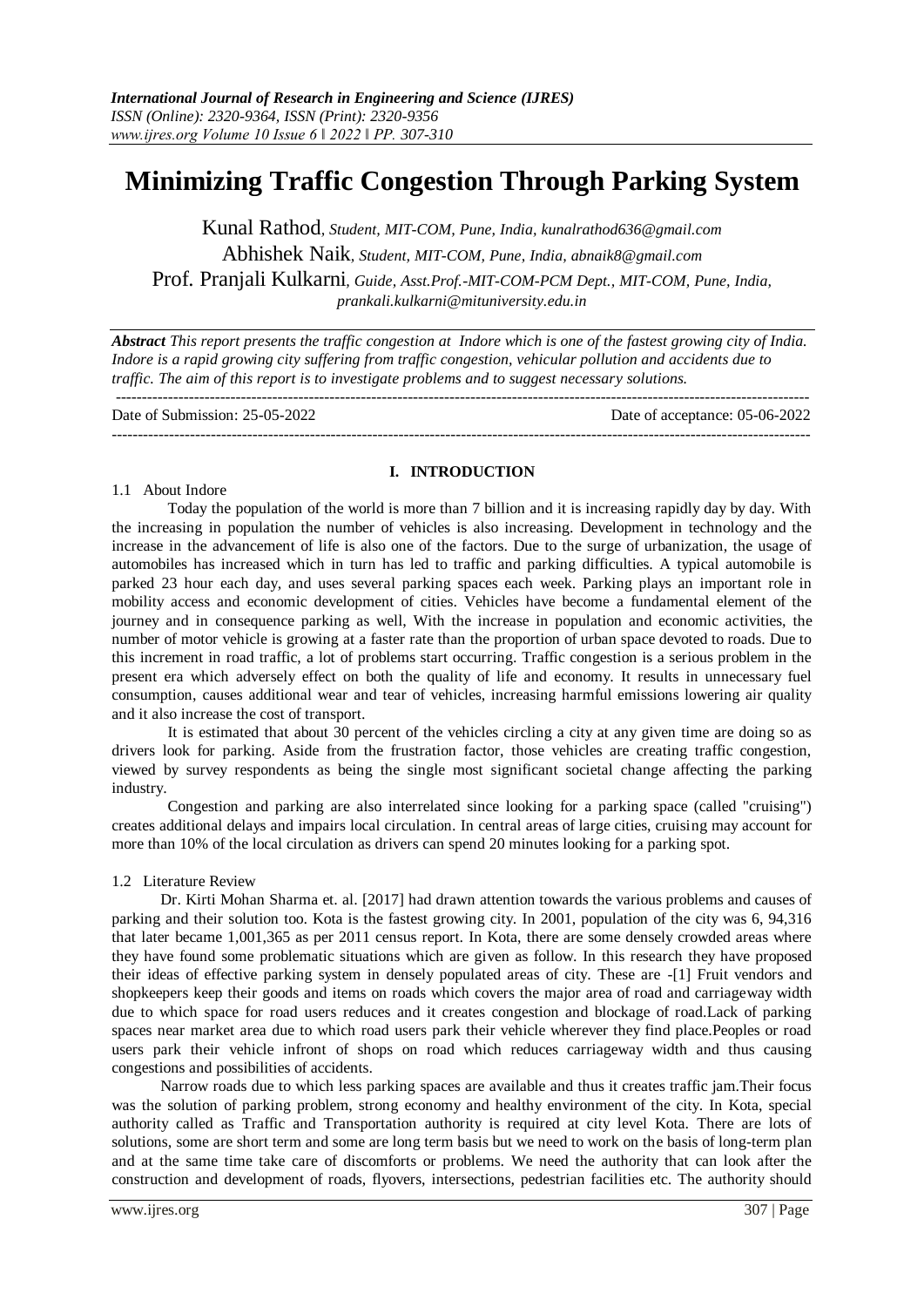make master plans for inner, middle and outer roads which will help us in reducing the traffic congestion and accidents in the central areas. Promoting the use of bicycles in the city, we can comfortably use the bicycle in travelling. So, this mode needs to be promoted in the city

T. Subramani et. al. [2012] had drawn attention towards the problems of parking, its ill effects and some measures to solve these problems. Less space availability is the main cause. Salem is the fifth largest city with a population of 7.54 lakhs (2011) in Tamil Nadu. Parking is one of the major problems that are created by the increasing vehicle traffic. It has an impact on transport development. The availability of less space in urban areas has increased demand for parking space especially in central business area. This affects the mode choice also. This has a great economical impact. In order to accommodate the large volume of vehicle, small cities and towns must develop the affect their infrastructures – roads, flyovers, car parks and other facilities. Otherwise their arteries are most likely to get clogged like it happens in big and mini metros. The solution for this is systemic survey and management of traffic and pedestrian, although at a nascent stage in India, it the one of the options to decongest roads and solve parking and pedestrian problems. Before taking any measures for betterment of conditioned, data regarding availability of parking space, extent of its usage and parking surveys are intended to all this information. Since the duration of parking varies with different vehicles, the data has to be analyzed to access the parking need. As the traffic on the existing road system in the cities increases, congestion becomes serious problem. Thus, there could

be medium- and long-term solution measures. Some ill effects are: Congestion: Road blockage and reduced road capacity.Accidents: Due to parking on roads the chances of accident increase.Environment Pollution: High traffic density and increase in delay cause environment pollution.Speed Reduces and Delay time increases.Parking takes considerable street space leading to the lowering of the road capacity. Hence, speed will be reduced, Journey time and delay will also subsequently increase. The operational cost of the vehicle increases leading great economical loss to the community. According to the parking study on existing traffic condition on the road network it is must and required to remove on-street parking system for efficient transportation system. Careless maneuvering of parking and un-parking leads to accidents which are referred to as accidents. Common type of parking accidents occurs while driving out a car from the parked area, careless opening of doors of parked cars, and while bringing in the vehicle to the parking lot.

# 1.3 Parking difficulties in Indore

1.4 Indore is the most populous and the largest city in the Indian state of Madhya Pradesh. The city is distributed over a land area of just 530 square kilometres making Indore the most densely populated major city. Indore has been selected as one of the 100 Indian cities to be developed as a smart city under the Smart Cities Mission. But this mission is facing major challenges. There are many areas in which congestion, traffic jam, inefficient parking takes place which creates a huge problem for daily road users, authorities and other officials. Highly traffic prone area in Indore Includes Rajwada, MG Road, Kothari Market, Cloth Market, Anand Bazar, LIG, Jawahar Marg etc. Parking is a serious issue in the study area and its management needs topmost priority. Some of the significant problems associated with parking are: • Parking demand is high in central area primarily due to concentrated commercial activities. • There is an absence of adequate off-street parking facilities as a result of which parkers are forced to park their vehicles on the streets. • On street parking phenomena reduces the effective road width available for movement of traffic. • There is an absence of a comprehensive parking policy for the study area, involving components such as organization of circulation system and on street parking, identification of possible off street parking sites, intensive utilization of existing parking areas including air rights exploitation, levy of parking fee, municipalization of parking spaces, parking norms and standards and travel demand management measures. In this project, we have studied the parking problem of the area near Kothari market. This area includes important markets which attracts huge number of peoples. The problem is that this market contains narrow roads. Some more factors additional to this problem to make it worse. These factors include inefficient parking, parking anywhere on roads, no parking regulations, less parking space. Road users park their vehicle on road in front of the shops which they are visiting and since there are many shops, the vehicles parked on the road are creating problems for the moving traffic. Due to the vehicle parking onWeekly volume count survey of vehicular traffic & pedestrian.

# 2 Detailed Survey

2.1 Detailed traffic surveys aim to capture data that accurately reflects the real-world traffic situation in the area. Kothari Market at present facing a huge problem of traffic congestion through on-street parking occurred and for the solution of problem a detailed survey has been carried out at Kothari Market and nearby area located in central portion of Indore. It consists of main markets and shops which attracts a lot of public on the daily basis. useful for this busy location. Preferred by locals for the great variety of options for clothing and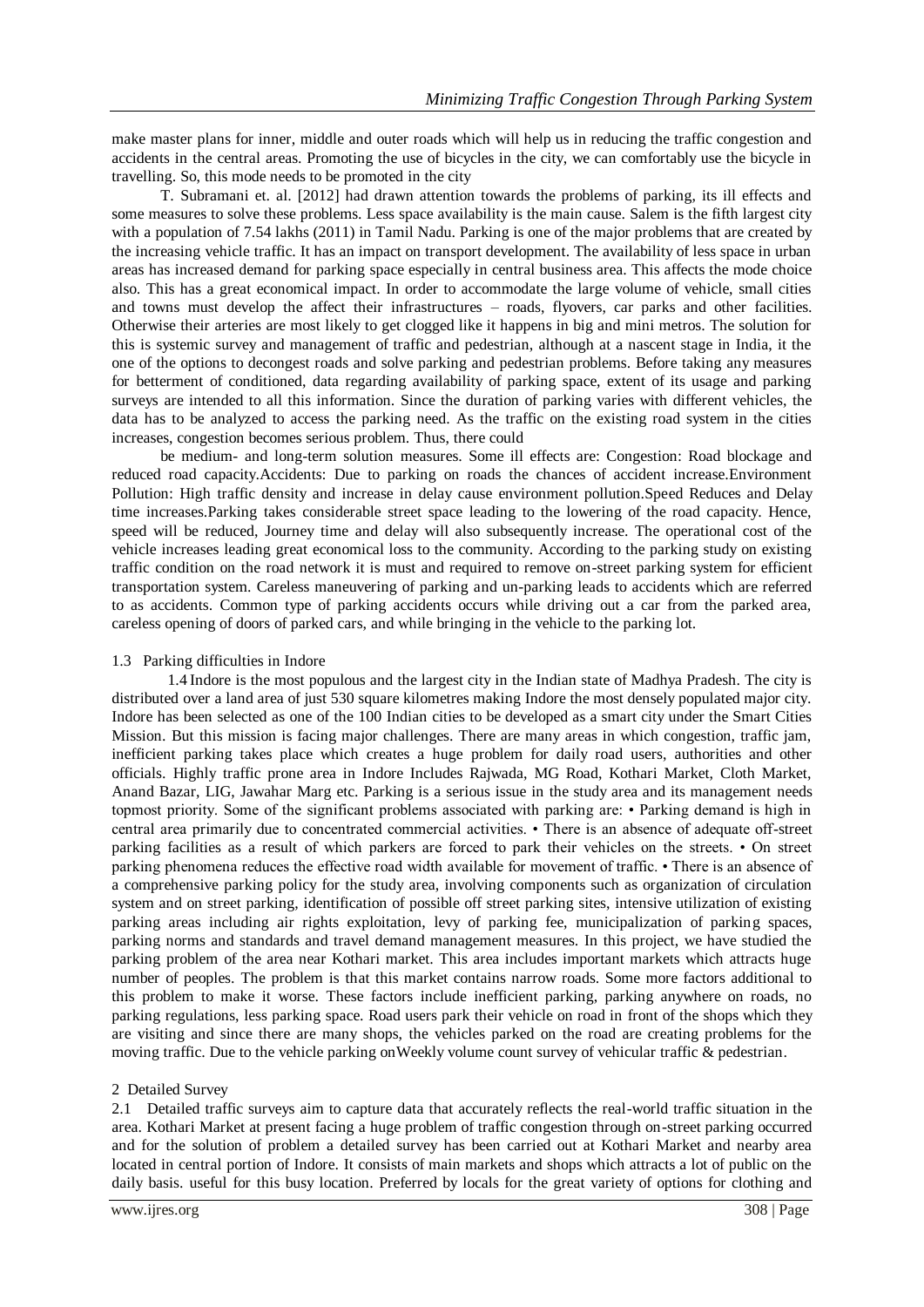accessories, this is the place to be where peoples bargain hard. Showrooms of various sizes stock colourful and fashionable items. and its nearby area known as Novelty Market famous as mobile & accessories hub of Indore Traffic lane of this market throughout day and evening heavily congested. Since there are number of narrow roads in the Kothari market where vehicles are parked (especially two-wheeler) affecting the carriage width of the road. These vehicles are becoming problematic for the daily road users because vehicles are cover major part of the road and leave very narrow space for the ongoing traffic. In detailed survey vehicle data analysis divided in three main routes of the going through selected location where congestion is high. Division of traffic lane for survey are as follow-Route  $A = Chikmag$ alur Square, Chiman Bagh to Khatipura Square Route B = Vinayak Marketing to MTH compound Route C = MG Road Police Station to Cafe 9 Problems without divider on the road –

#### 3.3. Design of Parking Facility

After vehicle data collection taking into consideration the survey data. Evaluated daily average number of vehicles parked on-street are 280 (two wheelers) and 10 (four wheelers). At Kothari Market an existing parking available having capacity of 70 two wheelers on a land of 6561 square feet on only ground level. For the solution of traffic congestion, its required to extend the existing parking facility vertically in the manner of multiple floor and convert on-street parking system to off-street parking system. To meet the demand of parking capacity in this project a multilevel parking system designed the for 300 two wheelers and 14 four wheelers to park separately at existing parking area located at Mahatma Gandhi Road to provide parking facility for the vehicle of Kothari market and Novelty Market which will reduce traffic congestion which occurred in present condition.Alternate Route

# **3.4. Conclusion**

Since Parking is becoming a major challenge for the whole country day by day. It is obvious to say that with the increase in population and the vehicles, the need of parking will also rise. Indore city is also facing the same problem in most of the markets. There are following conclusion are - • One the basis of traffic survey observes that the main cause of traffic congestion on the roads of consumable market like Kothari Market is the unwanted on-street parked vehicles which affect the carriage width of the road these results traffic congestion is too high at street during the peak hours. • Survey of the main routes of the market carried out number of vehicles inefficiently or wrongly parked which affect traffic. Which is resolve by making offstreet parking nearby area. • Extension of parking system of capacity 70 two wheelers vehicles the capacity of nearly 300 two wheelers and 14 four wheelers through design plan layout of a multilevel parking on the basis of evaluated data. • This parking will provide a separate space for parking of those vehicles which are becoming a challenge for the whole market. This will provide a better access and free movement to the moving traffic. This will also reduce delay time, long hours congestion on the roads, pollution and various other problems.

#### **3.5. Future Scope**

These types of Multilevel Vehicular Parking lots should be converted into smart parking with the help of IOT based technologies. For consumers, the most significant benefit of smart parking system is the decrease in the uncertainty of finding spots. Traditionally parking lots require motorists to drive around in the search of vacant spots leading to a waste of time particularly during peak hours. An IOT enabled system, with its three essential components; sensors, real time monitoring and automated pavement system allows one to find an empty parking spot even before entering the parking.

#### **REFERENCES**

- [1]. Dr. Kirti Mohan Sharma, Parmesh Prjapati and Mridul Jain [2017] Problem of Parking and their Possible Solutions with Special Reference to Kota City.
- [2]. A. Zeenab (2010) Parking Space in Kochi: Issues and Solutions, Centre for Public Policy Research.
- [3]. K. Mahmud, K. Gope, S. Mustafizur & R. Chowdhury (2012) Possible Causes & Solutions of Traffic Jam and Their Impact on the Economy of Dhaka City. Journal of Management and Sustainability 2(2): 112-135.
- [4]. Vatsala Daur, Prerit Bhandari, Laxay Jain, Nalini N (2016) Smart Car Parking System.
- [5]. V. Padiachy, J. Kumar, A. Chandra, K. Prakash, P. Prasad, H. Prasad (2015) Development of an Automated Multilevel Parking System.
- [6]. T. Subramani (2012) Parking Study on Main Corridors in Major Urban Centre.
- [7]. Meyer M.d. Miller E.J (1984), `Urban Transportation Planning', Mcgraw Hill series, New Delhi.
- [8]. DTCP (1999), 'Comprehensive Traffic and Transportation Study for Salem`, Pallavan Transport Consultancy Services Ltd., Chennai, Tamil Nadu.
- [9]. Guidelines on regulation and control mixed traffic in urban areas, IRC: 70-1977.
- [10]. Riddhima (2011) Management of Parking Spaces in the Walled City of Jaipur Sample study of Jauhari Bazaar and Bapu Bazaar.